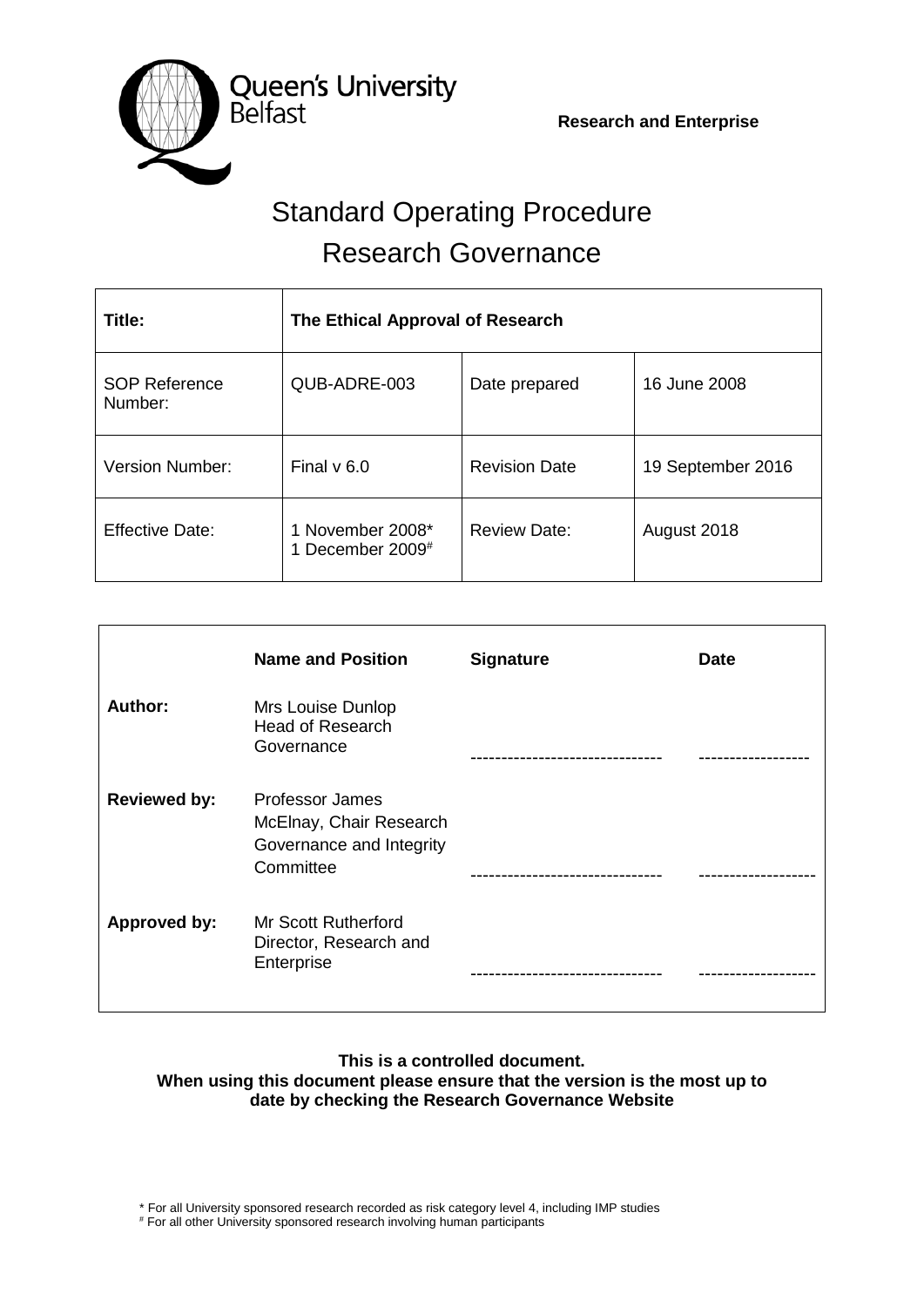# **Do Not Copy**

# Revision Log

| <b>Previous Version</b> | Date of             | Reason for             | <b>New Version Number</b> |
|-------------------------|---------------------|------------------------|---------------------------|
| number                  | Review/Modification | Review/Modification    |                           |
| Final $v$ 1.0           | 10/11/09            | <b>Annual Review</b>   | Final $v$ 1.0             |
| Final $v$ 1.0           | 10/11/09            | Annual Review/         | Final $v$ 2.0             |
|                         |                     | Update following       |                           |
|                         |                     | <b>MHRA GCP</b>        |                           |
|                         |                     | Inspection             |                           |
| Final $v$ 2.0           | 7/09/11             | Update following       | Final $v$ 3.0             |
|                         |                     | change in legislation/ |                           |
|                         |                     | Amendment to layout    |                           |
| Final $v$ 3.0           | 17/08/12            | <b>Periodic Review</b> | Final $v$ 4.0             |
| Final $v$ 4.0           | 06/10/14            | <b>Periodic Review</b> | Final $v$ 5.0             |
| Final $v$ 5.0           | 19/09/16            | <b>Periodic Review</b> | Final $v$ 6.0             |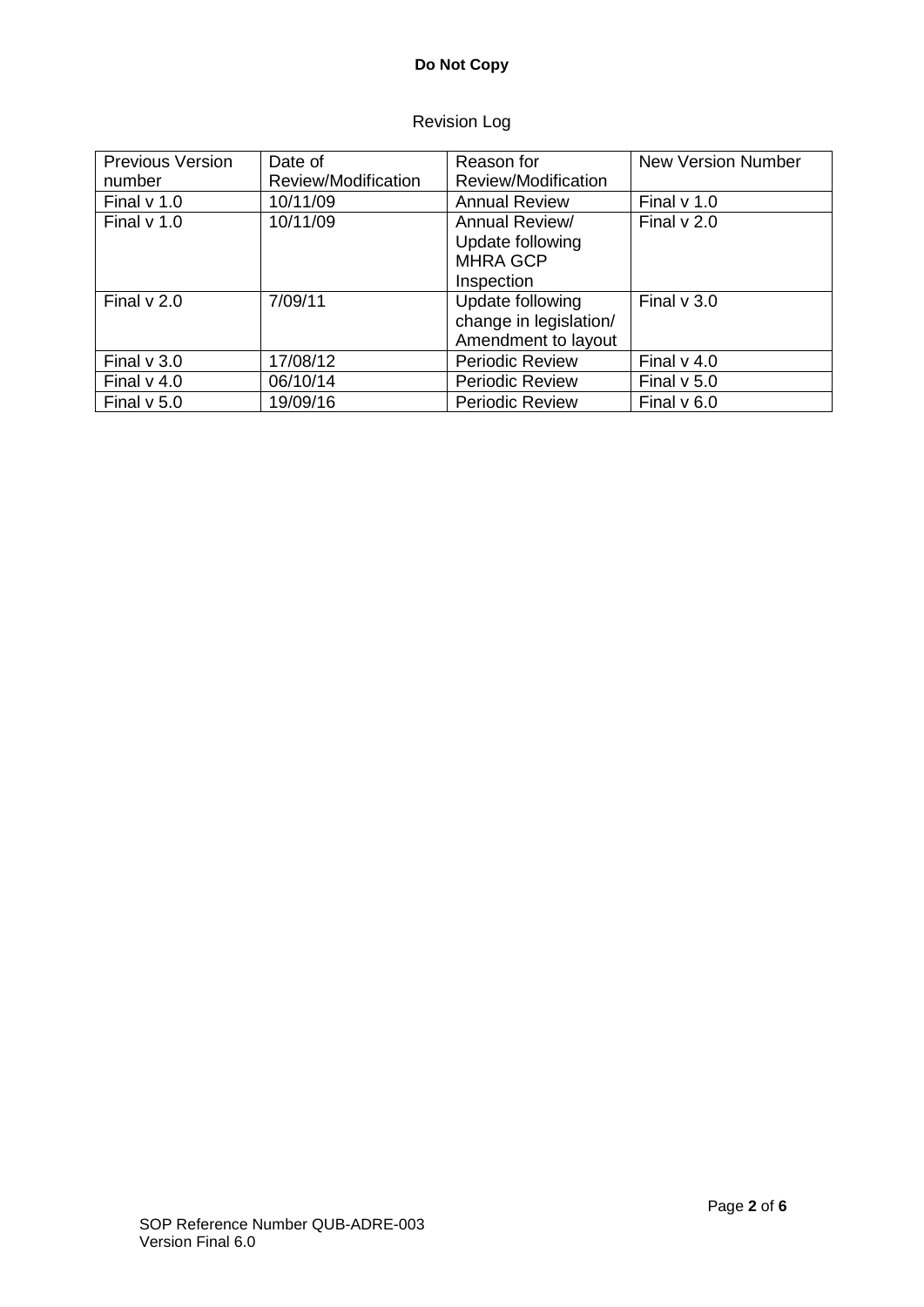## **1. Purpose**

This Standard Operating Procedure (SOP) identifies the type of research that should be reviewed by an Ethics Committee, in particular the National Research Ethics Committee, known locally as the [Office of Research Ethics Committees Northern Ireland \(ORECNI\).](http://www.hscbusiness.hscni.net/orecni.htm) The SOP describes where to apply for ethics review for different types of research studies.

#### **2. Introduction**

Ethics approval is study-specific. The University's requirements are set out in the policy and principles on the Ethical Approval of Research and the University's [Regulations for](http://www.qub.ac.uk/Research/Governance-ethics-and-integrity/Policies-procedures-and-guidelines/) Research [involving Human Participants.](http://www.qub.ac.uk/Research/Governance-ethics-and-integrity/Policies-procedures-and-guidelines/) All research involving human participants, human material and human data must undergo appropriate ethical scrutiny, to ensure the rights, dignity, safety and well-being of all those involved are protected.

Governance arrangements for Research Ethics Committees require that all Health and Social Care research involving service users, volunteers, or their organs, tissue or data, is reviewed independently to ensure it meets ethical standards. This applies whether the project is to be externally or internally funded, and/or whether the project is to be conducted in the UK or overseas. Health related research involving prisoners also requires NHS/HSC REC review. GAFREC should be referred to for all lists of studies which require NHS/HSC REC review.

In the UK, it is against the law, under the [Medicines for Human Use \(Clinical Trials\)](http://www.opsi.gov.uk/si/si2004/20041031.htm)  [Regulations 2004,](http://www.opsi.gov.uk/si/si2004/20041031.htm) to start, recruit for or conduct a clinical trial of an investigational medicinal product (IMP) or a medical device until there is a favourable opinion from a recognised REC and authorisation from the licensing authority, i.e. [the Medicines and Healthcare Regulatory](http://www.mhra.gov.uk/index.htm)  [Agency \(MHRA\).](http://www.mhra.gov.uk/index.htm)

#### **3. Scope**

This SOP applies to all members of University staff; both academic and support staff as defined by Statute 1, including honorary staff, and students who are conducting research within or on behalf of the University

#### **4. Responsibilities**

#### **4.1 Chief Investigator**

It is the responsibility of the Chief Investigator (CI) to ensure that research involving human participants is reviewed by a Research Ethics Committee. Should the project, in any way, involve the Northern Ireland Health and Social Care (NIHSC) or the National Health Service (NHS) in England, Scotland or Wales it must be reviewed by ORECNI, or similar national Research Ethics Committee Service. If the project involves residents in residential care homes or independent clinics in Northern Ireland, then REC review by ORECNI is required.

The CI is also responsible for ensuring that the University's Research Governance Office and, if appropriate, the Trust Research Office(s) are fully informed regarding the research project.

The CI must ensure that the study is logged onto the Insurance Database and that the correct level of risk is designated to the proposed research. The risk levels are detailed in the below table: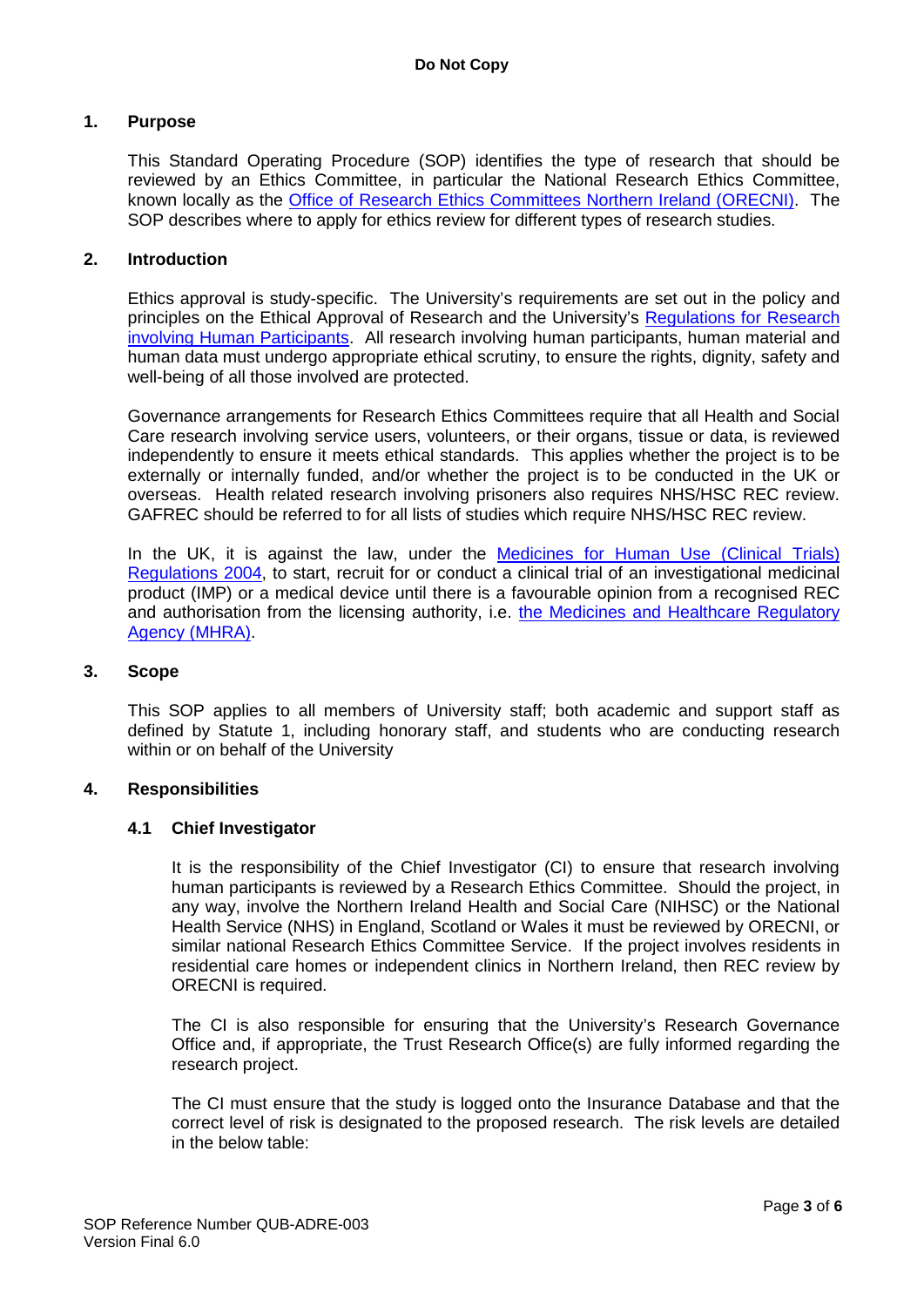| <b>Risk</b> | Descriptor                                                                                                                                                                                                                                                                                                                                                                                              |
|-------------|---------------------------------------------------------------------------------------------------------------------------------------------------------------------------------------------------------------------------------------------------------------------------------------------------------------------------------------------------------------------------------------------------------|
| Level 1     | Those projects which although involving human subjects are in no way<br>associated with a medicinal purpose or do not involve issues such as<br>alcohol and illicit drug use or higher risk sexual behaviour. Level 1<br>projects essentially involve research into, for example, behaviour,<br>attitudes, rights and education issues. These projects do not include an<br>intervention <sup>1</sup> . |
| Level 2     | Those projects that have more relevance to healthcare and include, for<br>example, survey work on access to health care or issues such as alcohol<br>and illicit drug use or higher risk sexual behaviour. These projects do not<br>include an intervention.                                                                                                                                            |
| Level 3     | These projects essentially involve research involving collecting data<br>(including risk factor data) in human subjects and correlating this with, for<br>example, health status, and advances in diagnostics. The projects do not<br>involve altering treatment regimens or the standard of routine care that<br>these individuals receive. These projects do not include an intervention.             |
| Level 4     | These studies generally either involve an intervention which has the aim<br>of changing health status or behaviour or involve procedures that are<br>generally more<br>invasive in nature, but do<br>the<br>not<br>have<br>attributes/characteristics of Level 4b studies.                                                                                                                              |
| Level 4b    | These studies involve Clinical trials of Investigational Medicinal Products<br>or clinical trials into medical devices or involve procedures which aim to<br>induce illness or other conditions (eg inflammation) in study subjects for<br>the purpose of testing the efficacy of new treatment approaches.                                                                                             |

 $1$  An intervention is classed as a change directly related to the study that may alter the research subject's health, physically or mentally and includes any potential to alter behaviour as a result of participation.

The Insurance Database will be audited annually and any discrepancies will be reported back. No indemnity will be in place for any study that has not been logged onto this database.

# **5. Procedure**

<span id="page-3-0"></span><u>.</u>

# **5.1 Where to apply for Ethics Approval**

The [University's Regulations Relating to Research Involving Human Participants](http://www.qub.ac.uk/Research/Governance-ethics-and-integrity/Policies-procedures-and-guidelines/) clearly identifies the appropriate route for the ethical approval of the different types of research to be conducted.

Category A research projects, i.e. those being conducted by staff (or students under their supervision) involving human participants, but excluding patients and patient records, and excluding clinical trials of medicinal products or devices should be reviewed by a School Research Ethics Committee.

Category B research projects, i.e. those being conducted by staff (or students under their supervision) involving:

(i) those being conducted by staff (or students under their supervision) involving NHS/HSC patients and patient records, NI Prison Healthcare Service, nursing and/or residential homes, the use of previously collected data or tissue from which individual past or present users of NHS/HSC services could be identified, or exposure to ionising radiation. Category B research projects excludes Clinical Trials of Investigational Medicinal Products or clinical investigations of medical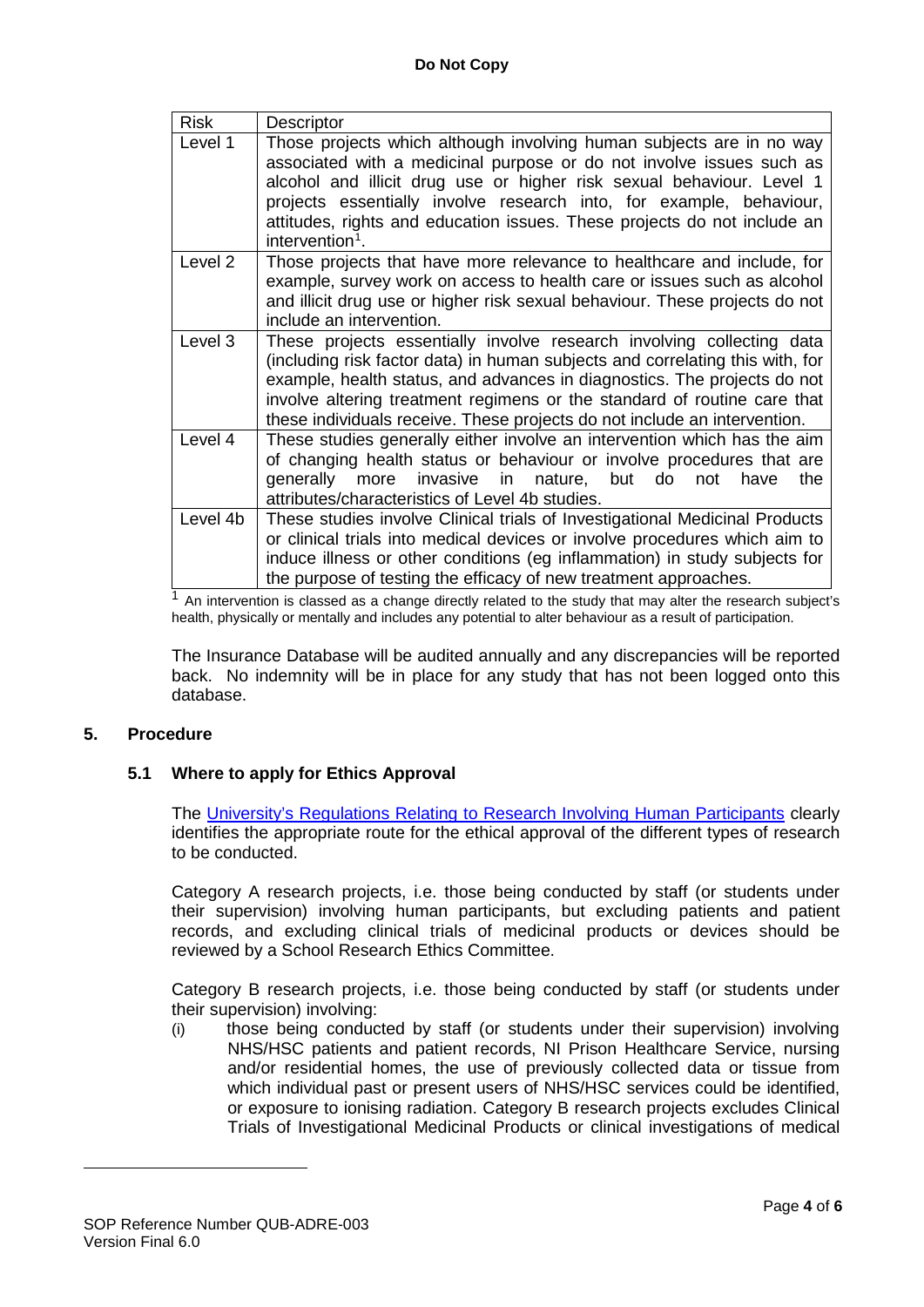devices must be reviewed by ORECNI or another suitable NHS Research Ethics Committee.

Category C research projects, i.e. Clinical trials of investigational medicinal products (CTIMPs) or devices involving patients or healthy volunteers must be authorised by the MHRA and receive the appropriate ethical review, as outlined below:

5.1.1 CTIMPs in Patients (any Phase)

Ethics approval should be sought via ORECNI or another suitable National Research Ethics Committee.

5.1.2 CTIMPs in Healthy Volunteers only (Phase 1)

Ethics approval should be sought from a Phase 1 REC.

## **5.2 Ethics approval and overseas studies**

5.2.1 Where University staff are engaged in joint studies with other universities or research institutions, they are obliged to ensure that all study activities meet the standards of ethical approval and the conduct of the research is compatible with the University's Policy and Principles on the Ethical Approval of Research.

5.2.2 Where approval has been granted by a NRES REC located in England, Scotland or Wales, the University will recognize this approval,

5.2.3 Given the variable arrangements for ethical scrutiny within universities, activities to be carried out within Queen's University Belfast, in the context of an entire study, must be scrutinized by an appropriate REC within the University. However, if it can be demonstrated that the study has received robust ethical consideration by another university to a standard compatible with the University's Policy, the University will recognise the approval granted in a similar way as for a HSC/NHS REC.

5.2.4 The University cannot give approval for projects to go ahead in other institutions. However, it is envisaged that a similar arrangement to that outlined in 5.2.3 above will occur. In such cases the University will expect policies and procedures at all levels to be open to scrutiny and will endeavour to facilitate any requests for information regarding these.

#### **6. References**

International Conference on Harmonisation (ICH) Harmonisation Tripartite Guideline: Guideline for Good Clinical Practice E6 (R1).

[http://www.ich.org/fileadmin/Public\\_Web\\_Site/ICH\\_Products/Guidelines/Efficacy/E6/E6\\_R1\\_G](http://www.ich.org/fileadmin/Public_Web_Site/ICH_Products/Guidelines/Efficacy/E6/E6_R1_Guideline.pdf) [uideline.pdf](http://www.ich.org/fileadmin/Public_Web_Site/ICH_Products/Guidelines/Efficacy/E6/E6_R1_Guideline.pdf) (last accessed September 2016)

Research Governance Framework for Health and Social Care, Department of Health and Social Services, December 2006.

https://www.gov.uk/government/uploads/system/uploads/attachment\_data/file/139566/dh\_088 288.pdf (last accessed September 2016)

Governance arrangements for NHS Research Ethics Committees, July 2001 and Harmonised edition May 2011.